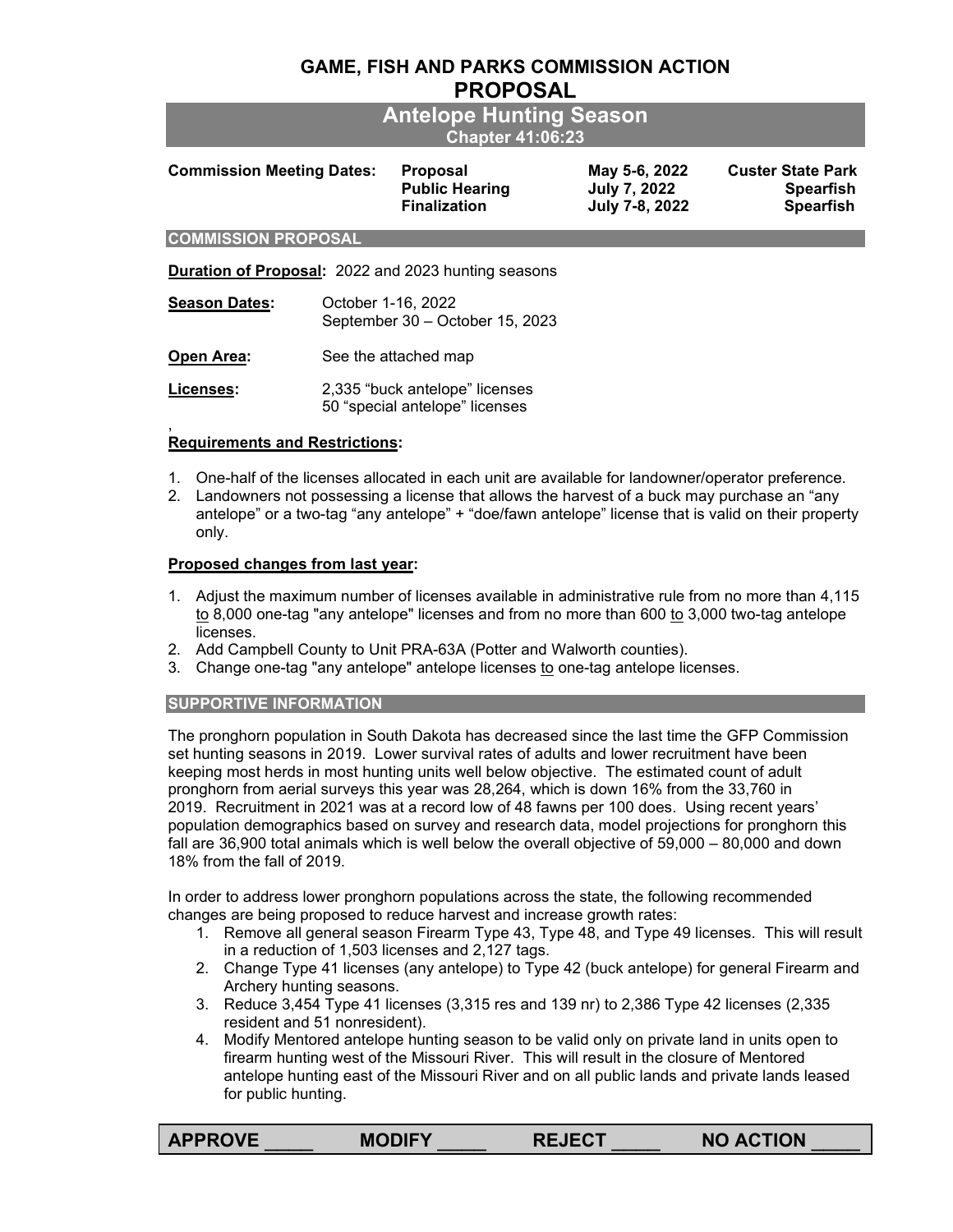Based on harvest rates documented in 2021, proposed changes 1-3 will reduce harvest by approximately 1,400 does and 700 bucks. Changes to the Mentored antelope season are more difficult to estimate but will eliminate all doe harvest east of the Missouri River and reduce doe harvest west of the Missouri River.

The proposed maximum number of antelope licenses will be established in administrative rule and the GFP Commission via administrative action will determine specific number of licenses by tag types and allocation amongst hunting units.

Updated population objectives and the recommended number of licenses will be shared at the June Commission meeting once preliminary aerial survey estimates have been obtained and population modeling exercises have been completed.

| Year | Licenses | Tags   | <b>Bucks</b> | Doe/Fawn                          | Total | <b>Success</b> |
|------|----------|--------|--------------|-----------------------------------|-------|----------------|
|      | Sold     | Issued |              | Harvested   Harvested   Harvested |       |                |
| 2017 | 5,432    | 5,933  | 2,692        | 1,093                             | 3,784 | 64%            |
| 2018 | 5,539    | 6,078  | 2,845        | 1,000                             | 3,845 | 63%            |
| 2019 | 5,235    | 6,054  | 2,629        | 1,249                             | 3,878 | 64%            |
| 2020 | 5,279    | 6,101  | 2,415        | 1,272                             | 3,687 | 64%            |
| 2021 | 5,207    | 6,029  | 2,401        | 1,152                             | 3,552 | 59%            |

The addition of Campbell County to Unit PRA-63A will provide additional hunting opportunity.

\*Includes Landowner-Own-Land licenses.

# **DRAFT ADMINISTRATIVE RULE CHANGES**

The following are proposed draft changes that are intended to incorporate the recommended changes adopted by the Commission.

**41:06:23:01. Antelope hunting season established -- Number and type of licenses.** The antelope hunting season is open from one-half hour before sunrise to one-half hour after sunset each day for 16 consecutive days beginning on the Saturday closest to October 1, unless prohibited in the unit descriptions in  $\S$ § 41:06:23:02. No more than 8,000 4,115 one-tag "any antelope" antelope licenses, no more than 3,000 600 two-tag antelope licenses, and no more than 50 "special antelope" licenses may be issued to residents for the antelope hunting season. No more than 50 "special antelope" licenses may be issued to nonresidents for the antelope hunting season. If a person applies for a "special antelope" license, the person may not apply for another antelope license until the third lottery drawing. A successful "special antelope" applicant may not apply for a leftover "special antelope" license.

**[41:06:23:02.](https://sdlegislature.gov/Rules?Rule=41:06:23:02) Open units -- Exceptions.** The following is a description of the open units:

(28) Unit PRA-63A: Campbell, Potter and Walworth counties;

 If no license is allocated for a specific hunting unit, that unit is dissolved for the purposes of designating areas open to hunting, as they pertain to the archery antelope season, and areas open to hunting under SDCL [41-6-19.3.](https://sdlegislature.gov/Statutes?Statute=41-6-19.3)

| <b>APPROVE</b><br><b>MODIFY</b><br>IFA<br>REJEUI | <b>NO ACTION</b> |
|--------------------------------------------------|------------------|
|--------------------------------------------------|------------------|